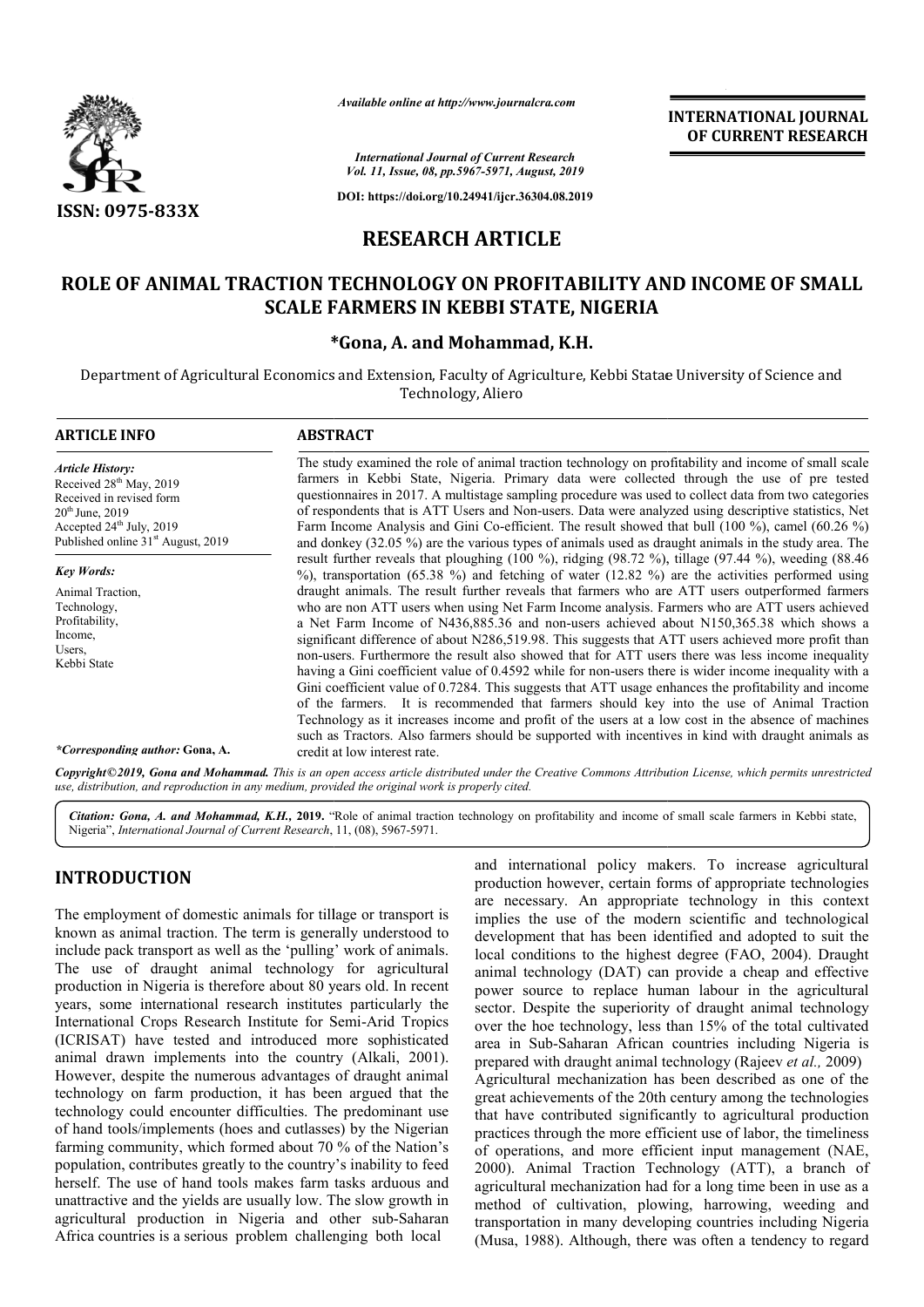animal power as an archaic concept, to be replaced with fossil fuel-power device as soon as possible, this reflects disregard and lack of understanding of the role of animal traction in the rural setting of developing countries. The empirical studies by Musa (2004) show that research on mechanization of agricultural activities with animal-drawn implements shows that there is a significant savings in labour and time over hand weeding. According to (Simon *et al.,* 2010; Baba and Alhassan, 2000) in Nigeria, animal traction is widely used among smallholder farmers who accounted for over 90% of the country's agricultural outputs. However, the innovation of animal traction lacks policy and investment support from the stakeholders to make it more efficient (Paul, 2008). The use of animal traction has been advocated as one of the possible ways of increasing farm productivity. The current high cost of ownership of farm tractors in Nigeria, militates against the use of tractors by majority of the farmers who are poor and lives in rural areas. In developing countries, like Nigeria, the most viable alternative to the use of mechanical power is animal power. It has been reported that draught animal power utilization could be an alternative to the use of farm machinery and it is better in terms of return to land, labour and capital compared to both manual cultivation and tractor powered mechanization. (Abiye and Cirma, 1998; Havard *et al.,* 1998; Umar, 1997; Shittu, 1996). The technical aspects of animal traction are well documented (Sylwander, 1994). However, the user aspects of animal traction have received less attention (Kabutha and Kooijman, 1996; Sylwander, 1994). As noted by Starkey (1994), the overall low level of use of animal traction in sub-Saharan Africa raises doubts about its profitability and sustainability. Animal traction has the potential of bringing more land under cultivation compared to the use of the hand tools (Okalebo, 1996). Despite the various uses of animals for agricultural purposes in the form of animal traction, the use of animal traction technology among small scale farmers for improving income has not been well documented in the study area. Moreover, the study hopes to ascertain the role of animal traction technology in enhancing profitability, income and the prospects of its utilization as a sustainable means of alleviating poverty. It is against this backdrop that this study hopes to provide answers to the following research questions;

- 1. What are the different farming activities carried out by the animals among users of the technology in the study area?
- 2. How profitable is animal traction technology to the users and non-users in the study area?
- 3. What is the income inequality of animal traction technology among users and non-users in the study area?

### **MATERIALS AND METHODS**

**Study area:** This research was carried out in four (4) selected local Government Areas (Aliero, Arewa, Dandi and Birnin Kebbi) of Kebbi State, Nigeria. The choice of the local government areas was based on large number of farmers who are using animal traction technology to carry out their farming activities. The State is located in the North Western Nigeria, it has a total land area of  $36,800 \text{km}^2$ , with a population projection from 2006 census figure, and the state is estimated to have a population of 4,629,880 million people (NPC, 2006; 2017). Kebbi State has latitude of  $10^0$  8' to  $13^0$ 15' N and longitude of  $3^0 30'$  to  $6^0 02'$  E. The state has Sudan and Sahel Savannah Vegetation, the southern part of the state is rocky

and the northern part is sandy. The state is bordered by Sokoto State to the North and East, Niger State to the south, Dosso Region in the Republic of Niger to the North-west and Republic of Benin to the West. Majority of the population in the area are into Agricultural activities which include crop cultivation, animal rearing and fish farming.

#### **Sampling procedure and sample size**

Based on reconnaissance survey, a multistage sampling technique was used for data collection. First, the purposive selection of four local Government Areas (Aliero, Arewa, Dandi and Birnin Kebbi) based on preponderance of animal traction technology users in the State. Secondly, purposive selection of two major district areas from each of the LGA (Aliero and Sabiyel districts from Aliero LGA, Kangiwa and Yeldu districts from Arewa LGA, Zauro and Ambursa districts from Birnin Kebbi LGA, Geza and Kyangakwai districts from Dandi LGA) giving a total of 8 districts. Third stage involves selection of two villages each from the selected districts giving a total of 16 villages. The last stage involves random selection of 5 animal traction technology users and non-users each, giving a total of 160 farmers as sample size.

### **Data Collection**

Users and non-users of Animal traction technology were the primary source of data and were collected using pre-tested questionnaires. In addition, interview schedule was employed to obtain relevant information from the respondents. Data that were collected comprises of farm inputs (labour, fertilizer, seed, and insecticide/herbicide) crop output and the problems involved in the use of the technology were also employed in the research.

#### **Analytical techniques**

Three analytical techniques were used to ascertain the profitability and income between the technology user households and non-user households in the study area. These analytical procedures include Descriptive Statistics, Net Farm Income and Gini coefficient.

### **Model for Net Farm Income Analysis**

Net Farm Income Analysis is given by;

| NFI |  |  |
|-----|--|--|
|     |  |  |

Where,

NFI = Net Farm Income TR = Total Revenue  $TC = Total Cost$  $TC = TVC + TFC$ 

NFI = TR – TVC – TFC ……………… (2)

Rate of return = Total Revenue **/** Total Cost

### **Gini coefficient Model**

The Gini coefficient was employed to ascertain the pattern of income distribution amongst the users and non-users of ATT. The Gini coefficient is a measure of inequality among values of a frequency distribution, for example, levels of income,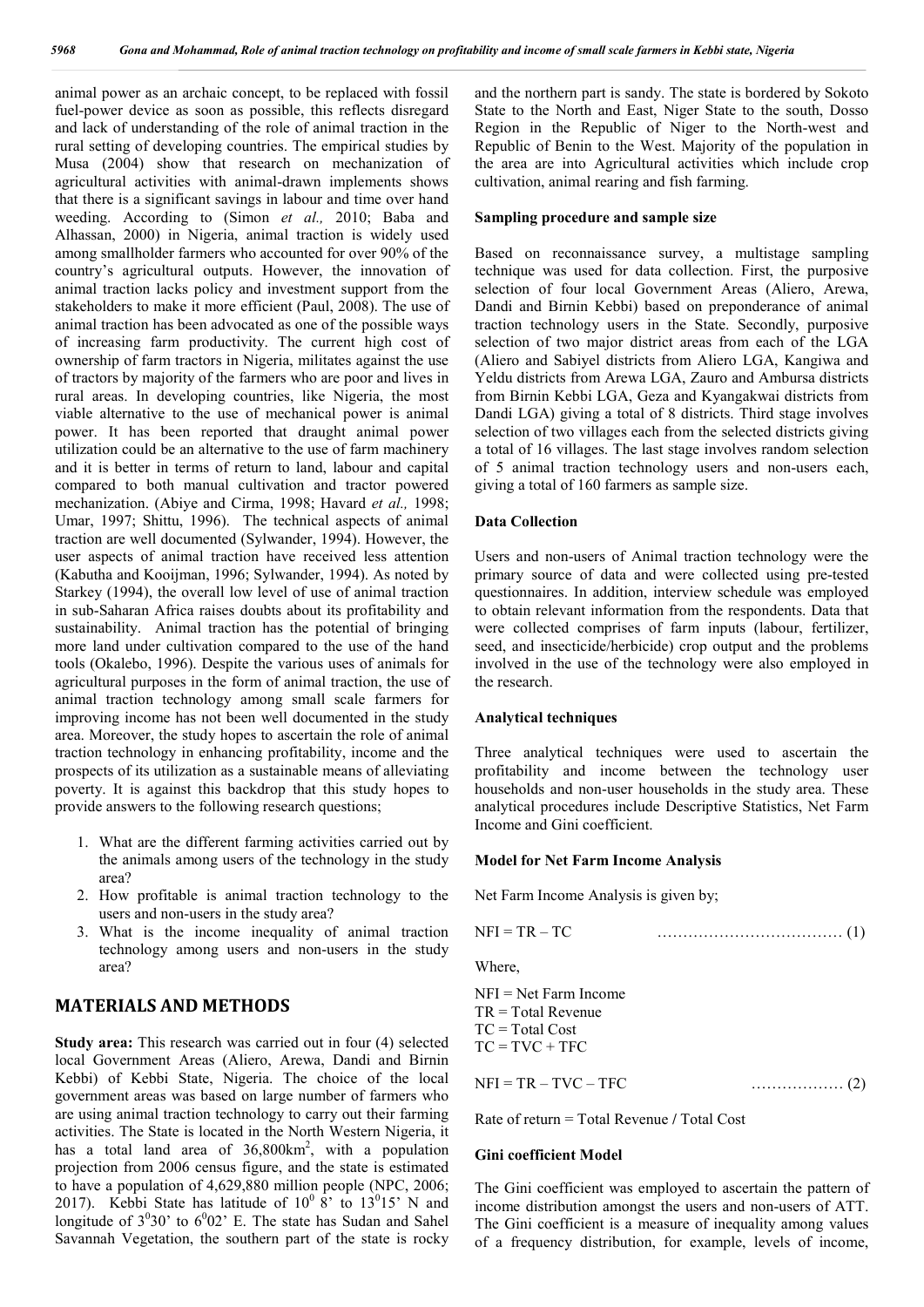wealth etc (Wikipedia, 2012). It has values between 0 and 1. A Gini coefficient of zero expresses perfect equality where all values are the same i.e. everyone has exactly equal income, while a Gini coefficient of one (100 on the percentiles scale) expresses maximal inequality among values, for example where only one person has all the income. Therefore a low Gini coefficient indicates a more equal distribution of income or wealth with 0 corresponding to complete equality while higher Gini coefficients indicates more unequal distribution with 1 corresponding to complete inequality.

The Gini coefficient (G) is given as

G = 1 -∑xy …………...……………………. (3)

Where,

- $G =$  value of the Gini coefficient
- $X =$  percentage of farmers
- $Y =$  cumulative percentage of the farmers income

 $\Sigma$  = summation sign

The G has a possibility of values ranging from 0 to 1

Expressing the extent to which the farmers' income is either evenly or unevenly distributed.

## **RESULTS AND DISCUSSION**

### **Types of draught animals**

Results in Table 1 outline the different types of draught animals used in the study area. Animals if well managed can improve household food security. Results in Table 1 shows that all the respondents (100%) of the ATT users use bull as one of the types of animals for traction purposes in the study area. Furthermore  $(60.26 \%)$  use camel and  $(32.05 \%)$  use donkey for traction purpose in the study area. This corroborates the findings of Belal *et al.,* (2015) who affirmed the use of bull, donkey, camel and horse for animal traction in their studies.

### **The various activities carried out using draught animals**

Results in Table 2 shows the various activities performed by the ATT users in order of magnitude of importance. These include; ploughing as reported by (100 %) of the ATT users, ridging (98.72 %), tillage (97.44 %), weeding (88.46 %), transportation (65.38 %) and fetching water (12.82 %). This implies that draught animals in the study area have both agricultural and non-agricultural benefit. Some of the agricultural benefits include reduction of drudgery during ploughing, ridging, tillage and weeding operations, while for non-agricultural purposes activities such as fetching of water, transportation of water, firewood and farm inputs as well as farm products to the market are important. This is in line with a study by Abubakar *et al,* (2010) who found that small scale farmers in Hadejia used draught animals only for farm operations such as tillage, weeding and transportation. Other operations like planting and harvesting are still done manually using human labour.

### **Costs and Returns of ATT Users and Non-users**

Results in Table 3 revealed that for ATT users, the average total variable cost per individual farmer in the study area is **N**262, 584.33 while the average total fixed cost per farmer is N87, 416.67. The revenue per farmer is **N**786, 086.36. It can be observed that variable cost has a dominant proportion of the total cost of animal traction technology usage, accounting for as much as 75.03 % variable cost while fixed cost accounted for 24.97 % of the total cost in the study area.

**Table 1. Distribution of Animal Traction Technology users according to the various types of animals used for Animal Traction in Kebbi State**

| <b>Types of animals</b>           | *frequency | Percentage |
|-----------------------------------|------------|------------|
| Bull                              | 78         | 100.00     |
| Camel                             | 47         | 60.26      |
| Donkey                            | 25         | 32.05      |
| *Multiple responses were recorded |            |            |

Source: field survey, 2017

**Table 2. Distribution of ATT users according to the various activities carried out in Kebbi State**

| <b>Activities</b> | Frequency | Percentage |
|-------------------|-----------|------------|
|                   |           |            |
| Ploughing         | 78        | 100.00     |
| Ridging           | 77        | 98.72      |
| Tillage           | 76        | 97.44      |
| Weeding           | 69        | 88.46      |
| Transportation    | 51        | 65.38      |
| Fetching water    | 10        | 12.82      |

\*Multiple responses were recorded Source: field survey, 2017

The average net farm income for ATT users per individual respondent was **N**436, 085.36. Similarly, results from the Table reveals that for non-users, the average total variable cost per individual farmer in the study area is **N**170, 906.62 while the average total fixed cost per farmer is **N**9100.00 and the revenue per farmer is **N**330, 372. It can be observed that variable cost has a dominant proportion of the total cost for non-users too, accounting for as much as 94.94 % while fixed cost accounted for 5.06% of the total cost in the study area. The average net farm income of non-users per individual respondent was **N**150, 365.38. Based on the findings, the net farm income analysis has shown that the use of animal traction technology for farming in the study area generates more revenue thus, more profitable. **N**436, 085.36 for users, than **N**150,365.38 for non-users, suggesting that ATT usage enhances more profit. This result is in line with studies by Simalenga *et al*., (1999) who found that the usage of ATT in their study area was profitable and also study by Sanni (2008) who found that Animal traction practice is capable of extending the per capita cultivation by almost double. It has also been observed that, it increases the yield and net income.

### **Income Inequality of ATT Users and Non-users**

The Gini coefficient was used to ascertain the pattern of income distribution amongst the users and non-users of ATT. The Gini coefficient is a measure of inequality among values of a frequency distribution, for example, levels of income, wealth etc.(Wikipedia, 2012). It has values between 0 and 1. A Gini coefficient of zero express perfect equality where all values are the same i.e. everyone has exactly equal income, while a Gini coefficient of one(100 on the percentiles scale) expresses maximal inequality among values, for example where only one person has all the income. Therefore a low Gini coefficient indicates a more equal distribution of income or wealth with 0 corresponding to complete equality while higher Gini coefficients indicates more unequal distribution with 1 corresponding to complete inequality.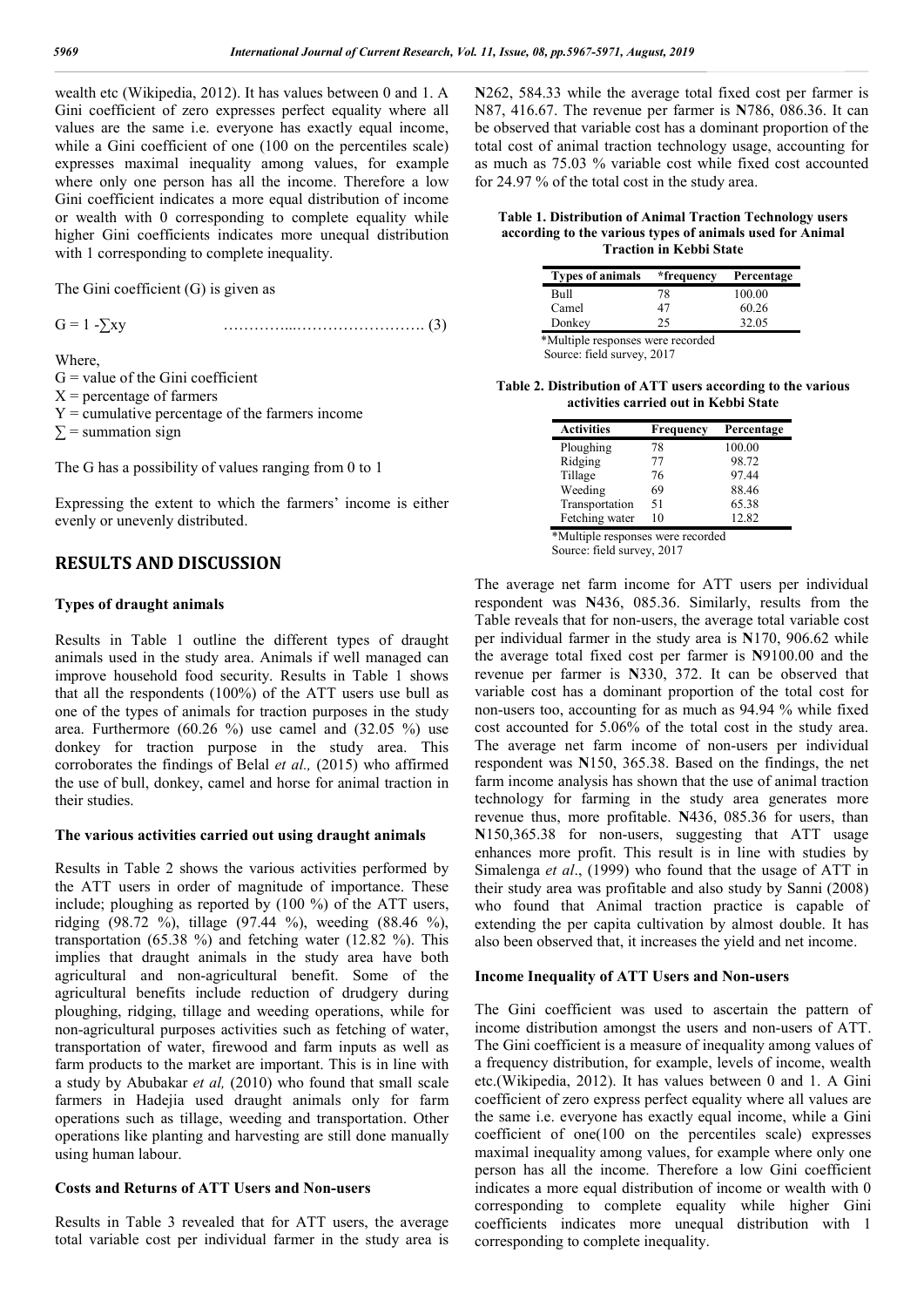|                              |                    | <b>Users</b>     |            |                    | Non-users        |            |
|------------------------------|--------------------|------------------|------------|--------------------|------------------|------------|
| Variable                     | Average amount (N) | Total amount (N) | Percentage | Average amount (N) | Total amount (N) | Percentage |
| Revenue                      |                    |                  |            |                    |                  |            |
| Revenue from crop sales      | 656,936.36         | 51,241,036.08    | 83.57      | 330,372.00         | 25,108,272.00    | 100.00     |
| Revenue from traction animal | 55,000.00          | 4,290,000.00     | 07.00      |                    |                  |            |
| Revenue from manure sales    | 74.150.00          | 5,783,700.00     | 09.43      |                    |                  |            |
| Total revenue                | 786,086.36         | 61,314,736.08    | 100.00     | 330,372.00         | 25,108,272.00    | 100.00     |
| Variable cost items          |                    |                  |            |                    |                  |            |
| Seed                         | 26.600.00          | 2.074.800.00     | 07.60      | 13.969.00          | 1,061,644.00     | 07.76      |
| Fertilizer                   | 39,000.00          | 3,042,000.00     | 11.14      | 26,000.00          | 1,976,00.00      | 14.44      |
| Chemical                     | 11,500.00          | 900,900.00       | 03.29      | 9,900.00           | 752,400.00       | 05.50      |
| Planting                     | 13,688.00          | 1,067,664.00     | 03.91      | 101,290.63         | 782,087.88       | 05.72      |
| Ridging                      | 32.083.33          | 2,502,499.74     | 09.17      | 10.843.75          | 824.125.00       | 06.02      |
| First weeding                | 34,490.00          | 2,690,220.00     | 09.85      | 20,365.45          | 1,547,774.88     | 11.31      |
| Second weeding               | 28,890.00          | 2,253,420.00     | 08.25      | 19,800.00          | 1.504.800.00     | 11.00      |
| Third weeding                | 17,333.00          | 1,351,974.00     | 04.95      | 15,000.00          | 1,140,000.00     | 08.33      |
| Fertilizer application       | 5,500.00           | 429,000.00       | 01.57      | 3,385.71           | 257,313.96       | 01.88      |
| Harvesting                   | 17,700.00          | 1,380,600.00     | 05.06      | 12,852.08          | 976,758.08       | 07.14      |
| Processing                   | 35,750.00          | 2,788,500.00     | 10.21      | 20,500.00          | 1,558,000.00     | 11.39      |
| Transportation               |                    |                  |            | 8,000.00           | 608,000.00       | 04.45      |
| Total variable cost          | 262,584.33         | 20,481,577.74    | 75.03      | 170.906.62         | 12,988,903.12    | 94.94      |
| Fixed cost items             |                    |                  |            |                    |                  |            |
| Land                         | 4.000.00           | 12,000.00        | 01.14      | 2,000.00           | 152,000.00       | 01.11      |
| <b>Traction</b> animals      | 60.000.00          | 4.680.000.00     | 17.14      |                    |                  |            |
| Plough/ridger                | 1,500.00           | 117,000.00       | 00.43      |                    |                  |            |
| Cart                         | 11.666.67          | 910.000.26       | 03.33      |                    |                  |            |
| Hoe                          | 333.32             | 25,998.96        | 00.10      | 833.33             | 63,333.08        | 04.46      |
| Cutlass                      | 466.68             | 36,401.04        | 00.13      | 1.166.67           | 88,666.92        | 00.65      |
| Empty bags                   | 9,450.00           | 737,100.00       | 02.70      | 5.100.00           | 387,600.00       | 02.83      |
| Total fixed cost             | 87,416.67          | 6,818,500.26     | 24.97      | 9,100.00           | 691,600.00       | 05.06      |
| Total cost                   | 350,001.00         | 27,237,678.00    | 100.00     | 180,006.62         | 13,788,755.12    | 100.00     |
| Profit                       | 436,085.36         |                  |            | 150,365.38         |                  |            |
| Benefit cost ratio           | 2.25               |                  |            | 1.84               |                  |            |

#### **Table 3. Average costs and returns of ATT users and non-users in Kebbi State**

Source: field survey, 2017

#### **Table 4. Income of ATT users in Kebbi State**

| Range of revenue for | Midpoint    | Frequency of   | Percentage of | Cumulative % of | Percentage of | Cumulative % of | XY     |
|----------------------|-------------|----------------|---------------|-----------------|---------------|-----------------|--------|
| users                |             | farmers        | farmers $(X)$ | farmers         | mcome         | income $(Y)$    |        |
| < 50,000             | 46.780      | 0 <sub>1</sub> | 01.28         | 01.28           | 01.11         | 01.11           | 0.0001 |
| 50.000-99.000        | 77.033.33   | 02             | 02.56         | 03.82           | 01.83         | 02.94           | 0.0008 |
| 100.000-199.000      | 157.933.36  | 04             | 05.13         | 08.97           | 03.75         | 06.69           | 0.0034 |
| 200.000-299.000      | 269.983.07  | 04             | 05.13         | 14.10           | 06.40         | 13.09           | 0.0067 |
| 300,000-399,000      | 353.883.33  | 06             | 07.69         | 21.79           | 08.39         | 21.48           | 0.0165 |
| 400,000-499,000      | 447.470.83  | 07             | 08.98         | 30.77           | 10.61         | 32.09           | 0.0288 |
| 500,000-599,000      | 565,558.35  | 09             | 11.54         | 42.31           | 13.42         | 45.51           | 0.0525 |
| 600,000-699,000      | 636.200     | 13             | 16.67         | 58.98           | 15.09         | 60.60           | 0.1010 |
| 700.000-799.000      | 792.385     | 30             | 38.46         | 97.44           | 18.80         | 79.40           | 0.3054 |
| Above 800,000        | 868,449.99  | 02             | 02.56         | 100.00          | 20.60         | 100.00          | 0.0256 |
| Total                | 4,215,677.3 | 78             | 100.00        |                 | 100.00        |                 | 0.5408 |

Source: field survey, 2017

G = 1 -∑xy; G = 1 – 0.5408; G = 0.4592

| Table 5. Income of ATT Non-users in Kebbi State |
|-------------------------------------------------|
|                                                 |

| Range of revenue for<br>users | Midpoint     | Frequency of<br>farmers | Percentage of<br>farmers $(X)$ | Cumulative % of<br>farmers | Percentage of<br>income | Cumulative % of<br>income $(Y)$ | XY     |
|-------------------------------|--------------|-------------------------|--------------------------------|----------------------------|-------------------------|---------------------------------|--------|
| $<$ 50,000                    | 27.825       | 06                      | 07.89                          | 07.89                      | 01.14                   | 01.14                           | 0.0009 |
| 50.000-99.000                 | 72,606.25    | 10                      | 13.16                          | 21.05                      | 02.99                   | 04.13                           | 0.0051 |
| 100.000-199.000               | 133.616.67   | 06                      | 07.89                          | 28.94                      | 05.50                   | 09.63                           | 0.0076 |
| 200,000-299,000               | 246.150      | 18                      | 23.68                          | 52.62                      | 10.13                   | 19.76                           | 0.0468 |
| 300,000-399,000               | 327,600      | 22                      | 28.96                          | 81.58                      | 13.48                   | 33.14                           | 0.0963 |
| 400,000-499,000               | 466.250      | 10                      | 13.16                          | 94.74                      | 19.18                   | 52.42                           | 0.0690 |
| 500,000-599,000               | 509.950      | 02                      | 02.63                          | 97.37                      | 20.97                   | 73.39                           | 0.0193 |
| Above 600,000                 | 646.816.67   | 02                      | 02.63                          | 100.00                     | 26.61                   | 100.00                          | 0.0263 |
| Total                         | 2,430,814.59 | 76                      | 100.00                         |                            | 100.00                  |                                 | 0.2716 |

 $G = 1 - \sum xy$ ;  $G = 1 - 0.2716$ ;  $G = 0.7284$ 

The result in Table 4 reveals that the Gini coefficient value for ATT users was 0.4592. This value indicates a less income inequality or more equality in the distribution of income among ATT users, implying that the income was evenly distributed. This indicates low disparity in income among the study population and that there was no wide variation in income among the ATT users i.e. small percentage are poor.

Similarly, results in Table 5 reveal that the Gini coefficient value for ATT non-users was 0.7284. This value indicates a wider income inequality among non-users, implying that the income was unevenly distributed. This indicates high disparity in income among the study population and that large percentage are poor. Based on the findings, the Gini coefficient has shown that income among ATT users was evenly